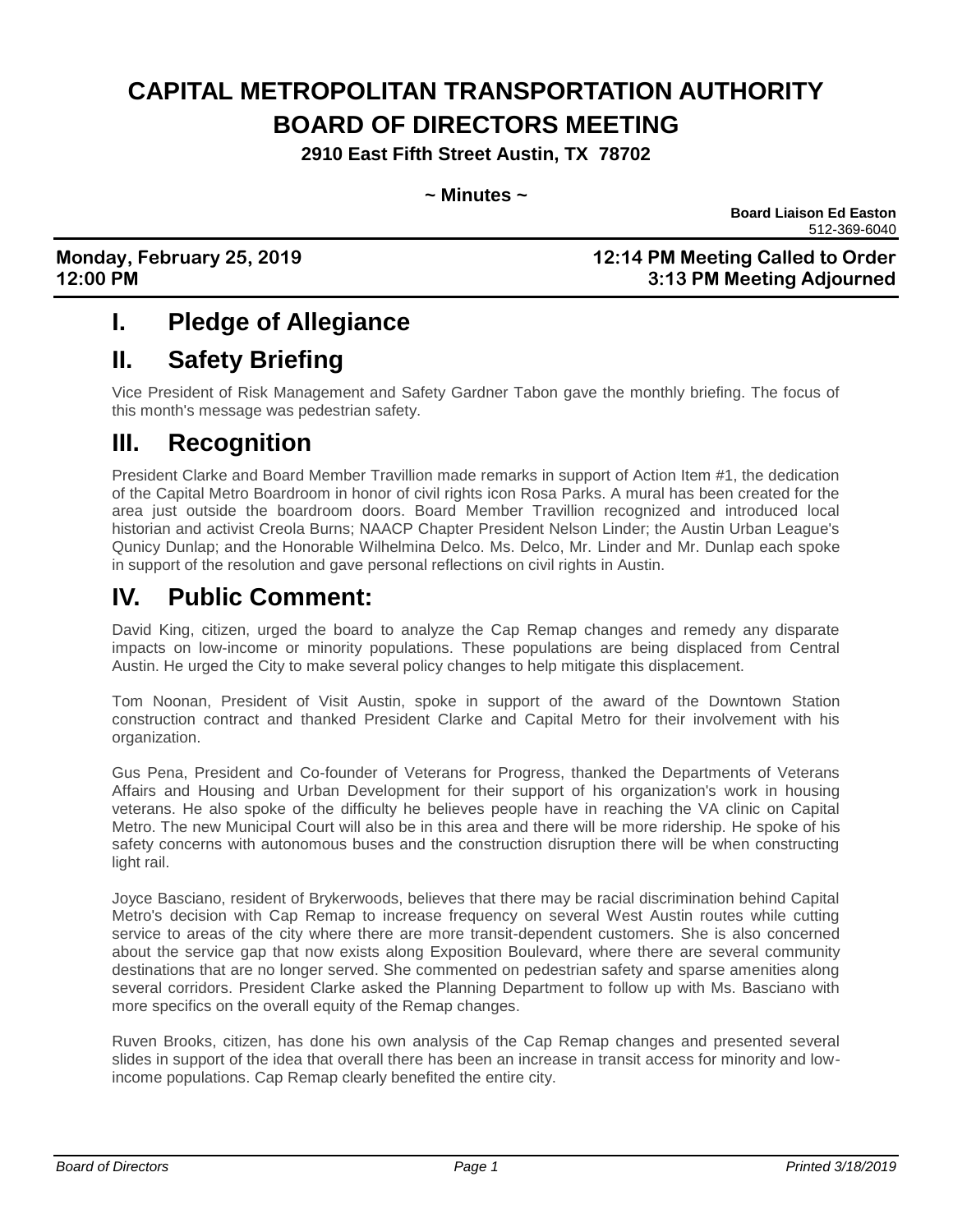Zenobia Joseph, citizen, feels that focusing on Rosa Parks as the symbol of bus desegregation in Montgomery eviscerates the history of Ms. Colvin and others from the Women's Political Council who came before her. She recently led a tour of routes in Northeast Austin and in contrast with Mr. Brooks analysis feels that service in this area remains inadequate, unreliable and disconnected.

Ms. Joseph also read comments from Mona Mehdy, who needed to leave earlier in the meeting. In them Ms. Mehdy comments that she is unhappy about services in Northeast Austin that continue to be truncated or infrequent after changes made under Cap Remap, including Routes 392 and 240. She believes there are continuing disparate impacts in violation of Title VI. She also opposes renaming the boardroom in honor of Ms. Parks until these impacts can be fixed.

## **V. Advisory Committee Updates:**

#### 1. Update on the Customer Satisfaction Advisory Committee (CSAC)

Deputy Chief of Staff Sam Sargent gave the report. CSAC met on February 13th and heard updates on the Customer Satisfaction Survey, new website dashboards, and Project Connect. They also did their annual review of the committee charter.

#### 2. Update on the Access Advisory Committee (AAC).

Deputy Chief of Staff Sam Sargent gave the report. Access met on February 6th and reviewed their committee charter and bylaws as they do once a year. They also heard reports on ridership and technology, an update on pilot programs/innovation zones, and a presentation on the new website dashboards.

### **VI. Board Committee Updates:**

#### 1. Operations, Planning and Safety Committee

No report was given this month as there was not a February meeting.

#### 2. Finance, Audit and Administration Committee

Chair Mitchell gave the report. The committee' only action was approval of the prior month's minutes. Three presentations were heard: recommendations on the board advisory committees; an update on Internal Audit projects; and the monthly financial report.

#### 3. CAMPO update

Board Member Mitchell reported the CAMPO met on February 11th, and the most significant action was that Mayor Steve Adler was named as the new Chair. Williamson County Commissioner Long was named as Vice Chair. The committee also discussed a public participation agreement for the CAMPO 2025 plan and a discussion of increasing the recognition of Traffic Demand Management tools in traffic analyses.

### **VII. Consent Items**

| <b>RESULT:</b>   | <b>ADOPTED [UNANIMOUS]</b>                                    |
|------------------|---------------------------------------------------------------|
| <b>MOVER:</b>    | Rita Jonse, Board Member                                      |
| <b>SECONDER:</b> | Delia Garza, Vice Chair                                       |
| AYES:            | Mitchell, Cooper, Garza, Kitchen, Jonse, Renteria, Travillion |
| <b>ABSENT:</b>   | Stratton                                                      |
|                  |                                                               |

1. Approval of Minutes from the January 28. 2019 Board Meeting

### **VIII. Action Items:**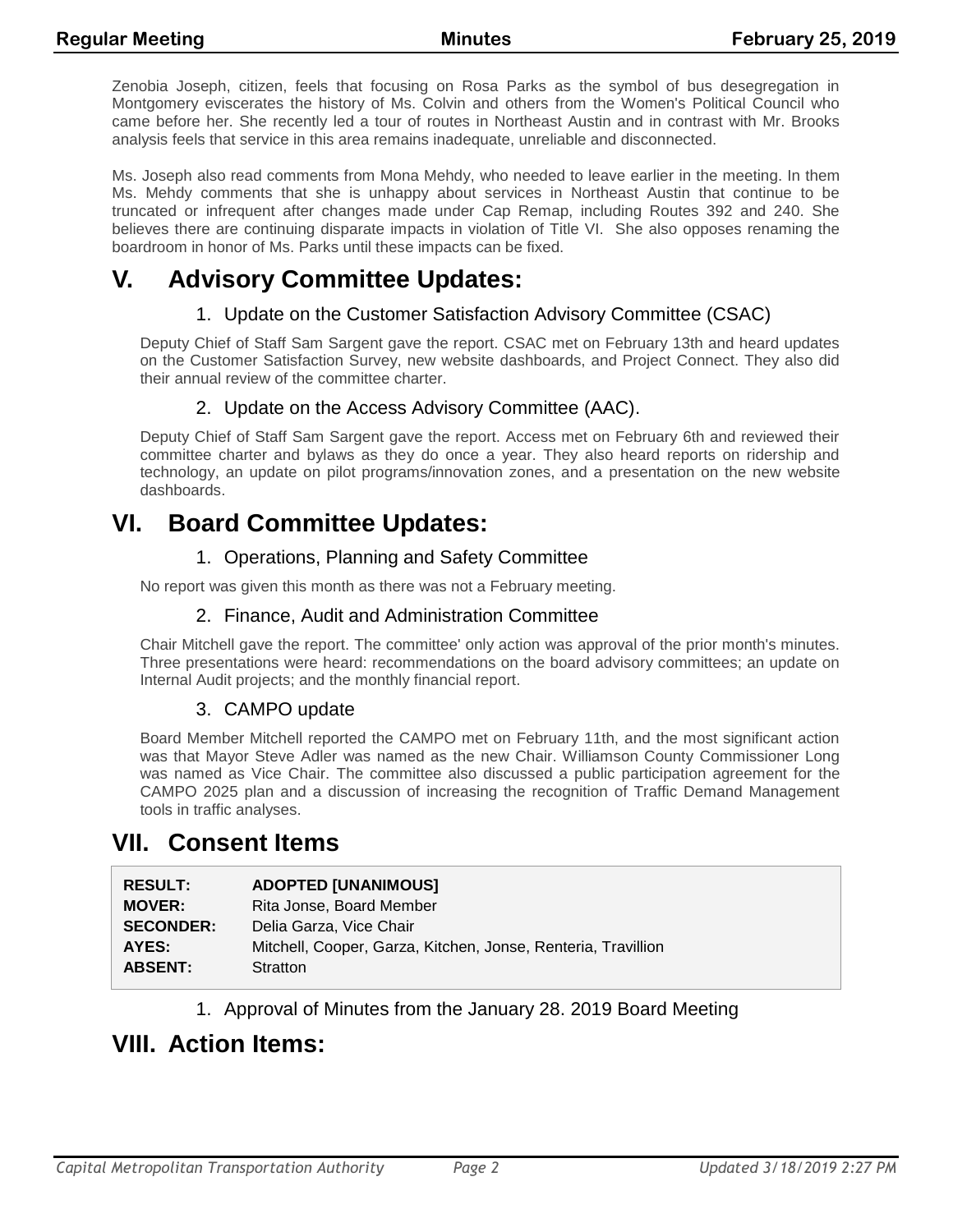#### 1. Approval of a resolution naming the Capital Metro Boardroom in honor of Ms. Rosa Parks, a lifelong champion of civil rights, American hero and icon of resistance.

After remarks from President Clarke, Board Member Travillion, the Honorable Wilhelmina Delco, NAACP Chapter President Nelson Linder, and the Austin Urban League's Qunicy Dunlap, Chair Cooper commented on the important reminder that this will send to all who enter the boardroom.

The board then took a brief recess to allow for photographs to be taken.

| <b>RESULT:</b>   | <b>ADOPTED [UNANIMOUS]</b>                                    |
|------------------|---------------------------------------------------------------|
| <b>MOVER:</b>    | Jeffrey Travillion, Board Member                              |
| <b>SECONDER:</b> | Ann Kitchen, Board Member                                     |
| AYES:            | Mitchell, Cooper, Garza, Kitchen, Jonse, Renteria, Travillion |
| <b>ABSENT:</b>   | Stratton                                                      |

2. Approval of a resolution authorizing the President & CEO, or his designee, to execute a contract with Whiting Systems for the removal and replacement of two Smart Wash Super Scout gantry wash systems and an option for one Smart Wash Super Scout gantry wash system used for articulated buses, located at North Operations and Maintenance Facility, in an amount not to exceed \$666,399.

Vice President of Property and Asset Management Shanea Davis presented this item.

These washers are to replace existing equipment which is well past its expected service life.

| <b>RESULT:</b>   | <b>ADOPTED [UNANIMOUS]</b>                                    |
|------------------|---------------------------------------------------------------|
| <b>MOVER:</b>    | Terry Mitchell, Board Member                                  |
| <b>SECONDER:</b> | Rita Jonse, Board Member                                      |
| AYES:            | Mitchell, Cooper, Garza, Kitchen, Jonse, Renteria, Travillion |
| <b>ABSENT:</b>   | Stratton                                                      |

3. Approval of a resolution authorizing the President & CEO, or his designee, to finalize and execute a contract with Jay-Reese Contractors for the construction of the new MetroRail Downtown Station Project for \$30,720,967, plus \$6,144,193 (20%) contingency, for a total not to exceed amount of \$36,865,160.

Vice President of Capital Projects Ken Cartwright presented this item.

Ken presented an overview of the proposed project, siteplan, and procurement process. Capital Metro has worked with the proposed contractor in the past and they are currently working with the agency on the Plaza Saltillo double-tracking project. There will be an interruption in train service during construction - a shuttle will provide service from Plaza Saltillo Station for about 5 months. Ken thanked Project Manager Marc Guerrero and then introduced Mr. Ron Albee from Jay-Reese to say a few words.

President Clarke thanked additional staff members who have been part of this project team. This project will help us to fulfill the potential of the Red Line and potential Green Line. Chair Cooper also made comments acknowledging the importance of today's vote.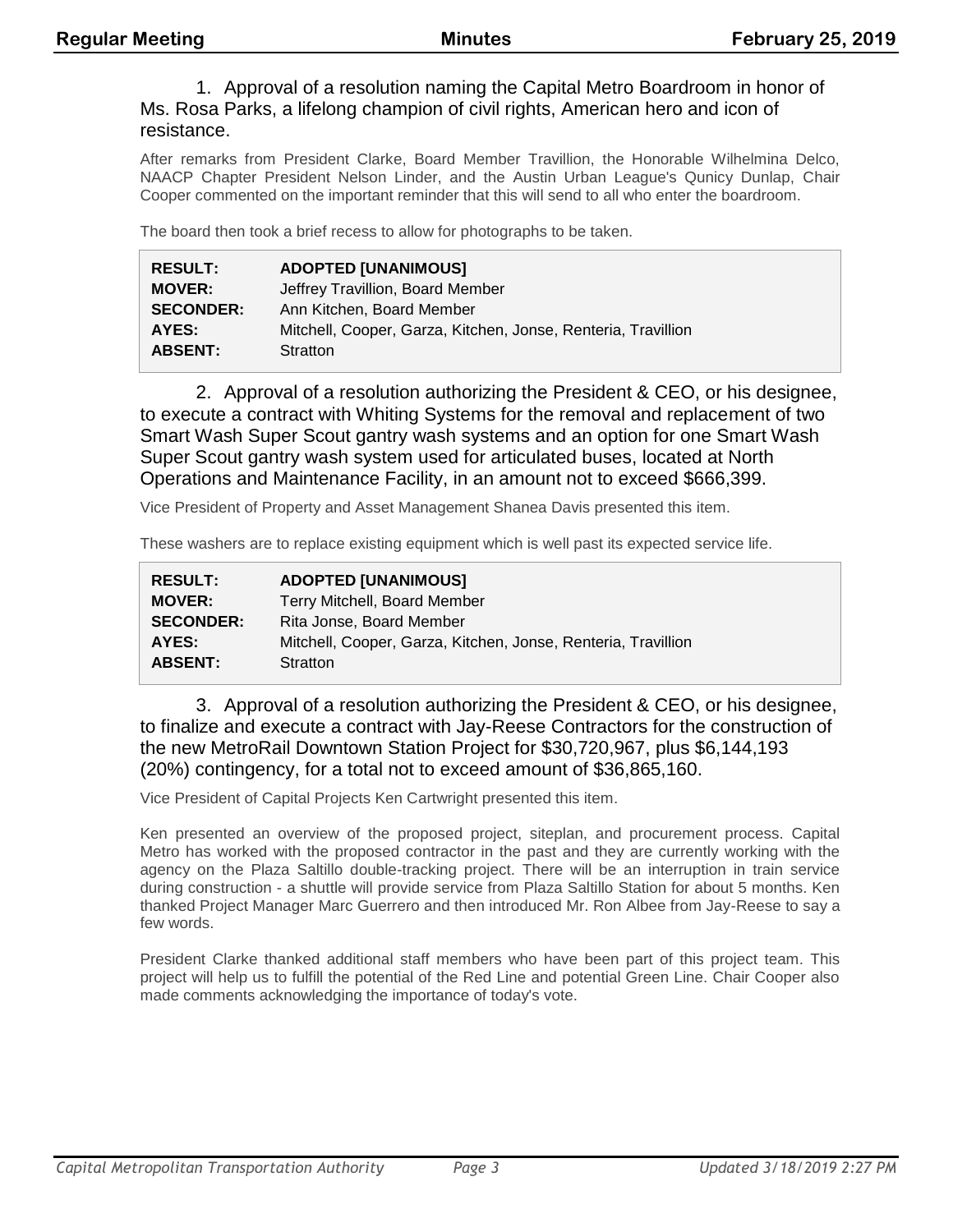| <b>RESULT:</b>   | <b>ADOPTED [UNANIMOUS]</b>                                    |
|------------------|---------------------------------------------------------------|
| <b>MOVER:</b>    | Delia Garza, Vice Chair                                       |
| <b>SECONDER:</b> | Terry Mitchell, Board Member                                  |
| AYES:            | Mitchell, Cooper, Garza, Kitchen, Jonse, Renteria, Travillion |
| <b>ABSENT:</b>   | Stratton                                                      |

4. Approval of a resolution authorizing the President & CEO, or his designee, to finalize and execute a contract with Luminator Mass Transit LLC to provide ePaper Dynamic Message Signs (DMS) for a base period of one year with five optional one-year periods in an amount not to exceed \$1,782,333.

Vice President of Bus Operations and Maintenance Dottie Watkins presented this item.

These signs will replace existing DMS signs, which are being retired partly because they operated on the 3G network.

| <b>RESULT:</b>   | <b>ADOPTED [UNANIMOUS]</b>                                    |
|------------------|---------------------------------------------------------------|
| <b>MOVER:</b>    | Rita Jonse, Board Member                                      |
| <b>SECONDER:</b> | Ann Kitchen, Board Member                                     |
| AYES:            | Mitchell, Cooper, Garza, Kitchen, Jonse, Renteria, Travillion |
| <b>ABSENT:</b>   | Stratton                                                      |

### **IX. Presentations:**

#### 1. Cap Remap Service Analysis

Executive Vice President for Planning and Development Todd Hemingson gave the presentation.

This is a six-month review of the Cap Remap changes, which were implemented with the June, 2018 service change. Since the changes occurred system ridership is up about 3%, including 6% in January compared with January of last year. Todd reviewed the overall goals of Cap Remap and some history leading up to the implementation. He reviewed areas that are currently exceeding expectations, meeting expectations, and not meeting expectations, but stressed the generally it takes about a year of a new service before a full evaluation can be performed. He also reviewed a history and lessons learned from the agency's Mobility Innovation Zones and previewed what future zones are proposed. Finally he gave a summary of the upcoming June 2019 proposed service changes.

Board member Kitchen asked about future Mobility Innovation Zones south and east of the city. She feels we need to be able to show some timelines for these areas in the near future. Board member Travillion expressed support for efforts to find alternative ways to provide transportation services for areas that might have lost frequent transit services.

#### 2. Project Connect Update and Community Engagement Plan

Program Officer Dave Couch gave a brief update on the Blue, Orange, and Bus Rapid Transit lite line procurement processes. Dave then introduced Jackie Nirenberg, Manager of Community Involvement. Jackie then provided an overview of the draft Project Connect Community Engagement Plan. This plan has been put together based on feedback from community members, the Board/Council community engagement work session, and the Multimodal Community Advisory Committee (MCAC). The plan is just a framework and is expected to change over time as we move through the process. Jackie reviewed the goals and strategies for making the engagement plan a substantive, effective process.

The new Project Connect Community Office at 607 Congress Avenue is now open and will be a central place to focus our engagement offices and for the public to learn more. Jackie's team will be reporting back to the board and other stakeholders quarterly and adjusting and adapting the program.